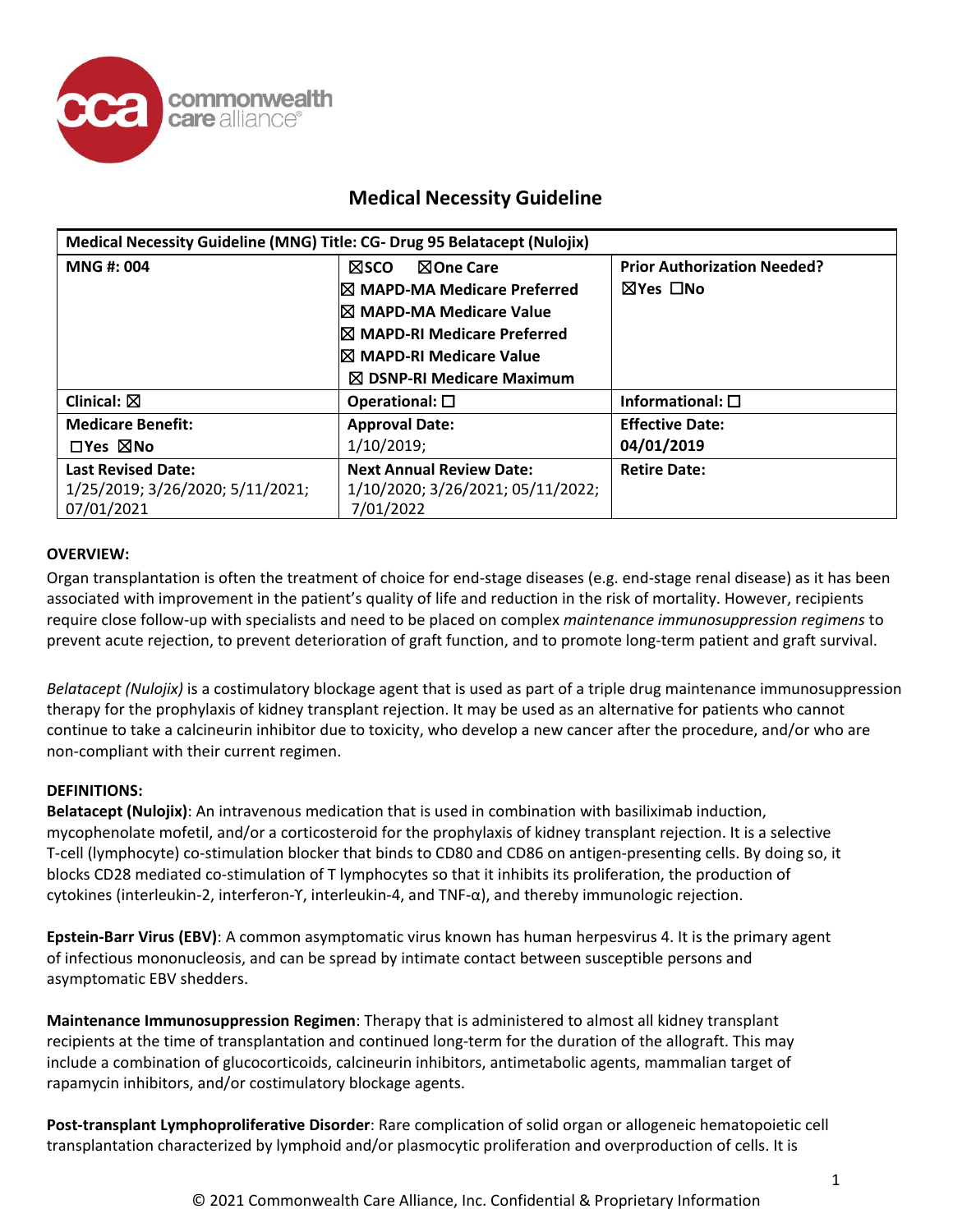

related to Epstein-Barr virus and immunosuppression therapy.

### **DECISION GUIDELINES:**

#### **Clinical Coverage Criteria:**

Commonwealth Care Alliance may cover Belatacept (Nulojix) for the prophylaxis of **kidney transplant** rejection when all of the following criteria are met:

- Belatacept is prescribed for kidney transplant rejection prophylaxis, AND
- Belatacept is prescribed by or with consultation with a renal transplant specialist, AND
- Belatacept is used with Basiliximab induction, mycophenolate mofetil, and/or a corticosteroid, AND
- The adult receiving a kidney transplant is documented as *Epstein-Barr virus* (EBV) seropositive

#### **LIMITATIONS/EXCLUSIONS:**

Commonwealth Care Alliance will not cover the use of Belatacept (Nulojix), under the following conditions, including but not limited to:

- If the member is EBV seronegative due to the increased risk of developing *post-transplant lymphoproliferative disorder*,
- If the member has an unknown EBV serostatus,
- If belatacept is used for treatment with non-transplant related diagnoses

Benefit coverage for health services is determined by the member specific benefit plan document\* and applicable laws (including the Plan's applicable government program contracts) that may require coverage for a specific service. The member specific benefit plan document identifies which services are covered, which are excluded, and which are subject to limitations.

#### **AUTHORIZATION:**

The following list(s) of procedure and/or diagnosis codes is provided for reference purposes only and may not be all inclusive. Listing of a code in this policy does not signify whether the service described by the code is a covered or noncovered health service. Benefit coverage for health services is determined by the member specific benefit plan document and applicable laws that may require coverage for a specific service. The inclusion of a code does not imply any right to reimbursement or guarantee claim payment. Other Policies and Coverage Determination Guidelines may apply. This Medical Necessity Guideline is subject to all applicable laws and regulations, Plan Policies and Guidelines, including requirements for prior authorization and other requirements in Provider's agreement with the Plan (including complying with Plan's Provider Manual specifications).

| Injection, Belatacept, 1 mg [Nulojix] |
|---------------------------------------|
|                                       |

#### **Disclaimer:**

This Medical Necessity Guideline is not a rigid rule. As with all of CCA's criteria, the fact that a member does not meet these criteria does not, in and of itself, indicate that no coverage can be issued for these services. Providers are advised, however, that if they request services for any member who they know does not meet ourcriteria, the request should be accompanied by clear and convincing documentation of medical necessity. The preferred type of documentation is the letter of medical necessity, indicating that a request should be covered either because there is supporting science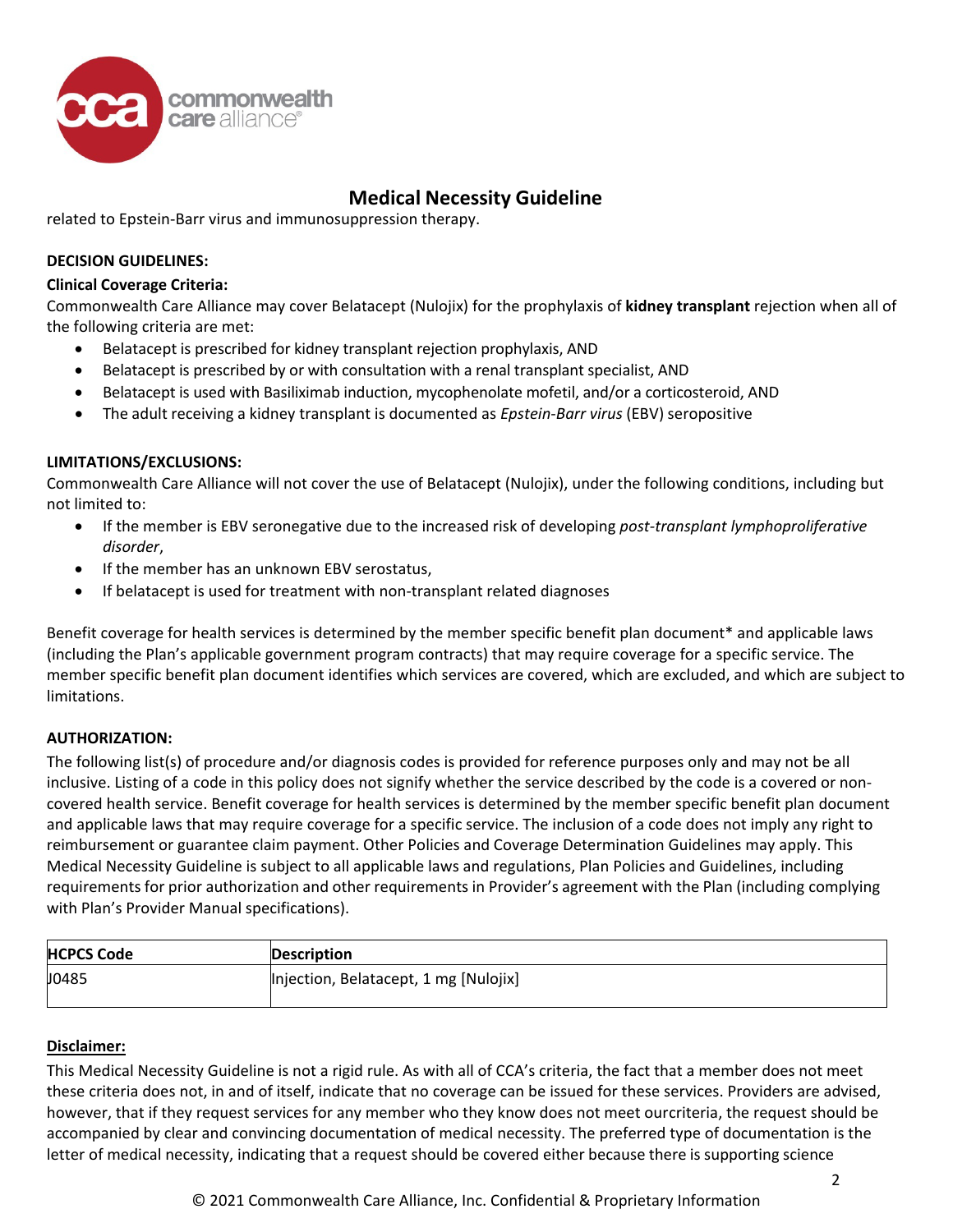

indicating medical necessity (supporting literature (full text preferred) should be attached to the request), or describing the member's unique clinical circumstances, and describing why this service or supply will be more effective and/or less costly than another service which would otherwise be covered. Note that both supporting scientific evidence and a description of the member's unique clinical circumstances will generally be required.

### **RELATED REFERENCES:**

- 1. Ballow, M. & Fleisher, T. (2021). *Secondary immunodeficiency induced by biologic therapies.* Retrieved from https://www.uptodate.com/contents/secondary-immunodeficiency-induced-by-biologictherapies?search=belatacept&source=search\_result&selectedTitle=2~
- 2. 23&usage\_type=default&display\_rank=1#H447875235
- 3. Chandraker, A. & Yeung, M. (2021). *Kidney transplantation in adults: Overview of care of the adult kidney transplant recipient.* Retrieved from https://www.uptodate.com/contents/kidney-transplantation-in-adultsoverview-of-care-of-the-adult-kidney-transplantrecipient?search=kidney%20transplantation&source=search\_result&selectedTitle=1~150&usage\_type=default&dis play rank=1
- 4. Dynamed. (2021). *Belatacept.* Retrieved from https://www-dynamed-com.ahs.idm.oclc.org/drugmonograph/belatacept
- 5. Hardinger, K. & Brennan, D. (2020). *Kidney transplantation in adults: Maintenance immunosuppressive therapy. Retrieved* from https://www.uptodate.com/contents/kidney-transplantation-in-adults-maintenanceimmunosuppressive-therapy?search=kidney%20transplantation&topicRef=14039&source=see\_link
- 6. Lexicomp. (2021). *Belatacept: Drug information.* Retrieved from https://www.uptodate.com/contents/belataceptdrug-information?search=belatacept&
- 7. source=panel search result&selectedTitle=1~23&usage type=panel&kp tab=drug general&display rank=1
- 8. Masson, P., Henderson, L., Chapman, J., Craig, J. & Webster, A. (2014). Belatacept for kidney transplant recipients. *Cochrane Database System Review, Nov 24*(11): CD010699
- 9. Negrin, R. & Brennan, D. (2020). *Treatment and prevention of post-transplant lymphoproliferative disorders.* Retrieved from https://www.uptodate.com/contents/treatment-and-prevention-of-post-transplantlymphoproliferative-disorders?search=posttransplant%20lymphoproliferative% 20disorder&source=search\_result&selectedTitle=2~95&usage\_type=default&display\_rank=2
- 10. Pavlakis, M., Denker, B. Zuuren, E. & Aird, W. (2018). *Immunosuppression in renal transplantation.* Retrieved from https://www-dynamed-com.ahs.idm.oclc.org/management/immunosuppression-in-renal-transplantation
- 11. Sullivan, J. (2019). *Clinical manifestations and treatment of Epstein-barr virus infection.* Retrieved from https://www.uptodate.com/contents/clinical-manifestations-and-treatment-of-epstein-barr-virusinfection?search=epstein%20barr%20virus&source=search\_result&selectedTitle=1~150&usage\_type=default&disp lay rank=1
- 12. U.S. Center for Medicare & Medicaid Services. (2020). *Local coverage criteria: Immunosuppressive drugs – Policy article (A52474).* Retrieved from https://www.cms.gov/medicare-coverage-database/details/articledetails.aspx?articleid=52474&ver=26&bc=CAAAAAAAAAAA
- 13. U.S. Center for Medicare & Medicaid Services. (2020). *Local coverage determination (L33824): Immunosuppressive drugs.* Retrieved from https://www.cms.gov/medicare-coverage-database/details/lcd-details.aspx?LCDId=33824
- 14. U.S. Food and Drug Administration. (2017). Nulojix (belatacept) for injection, for intravenous use. Retrieved from https://www.accessdata.fda.gov/drugsatfda\_docs/label/2017/125288s070lbl.pdf
- 15. Vincenti, F., Rostaing, J., Rice, K., Stein berg, S., Gaite, L., Moal, M., Mondragon-Ramirez, G., Kothari, J., Polinsky, M.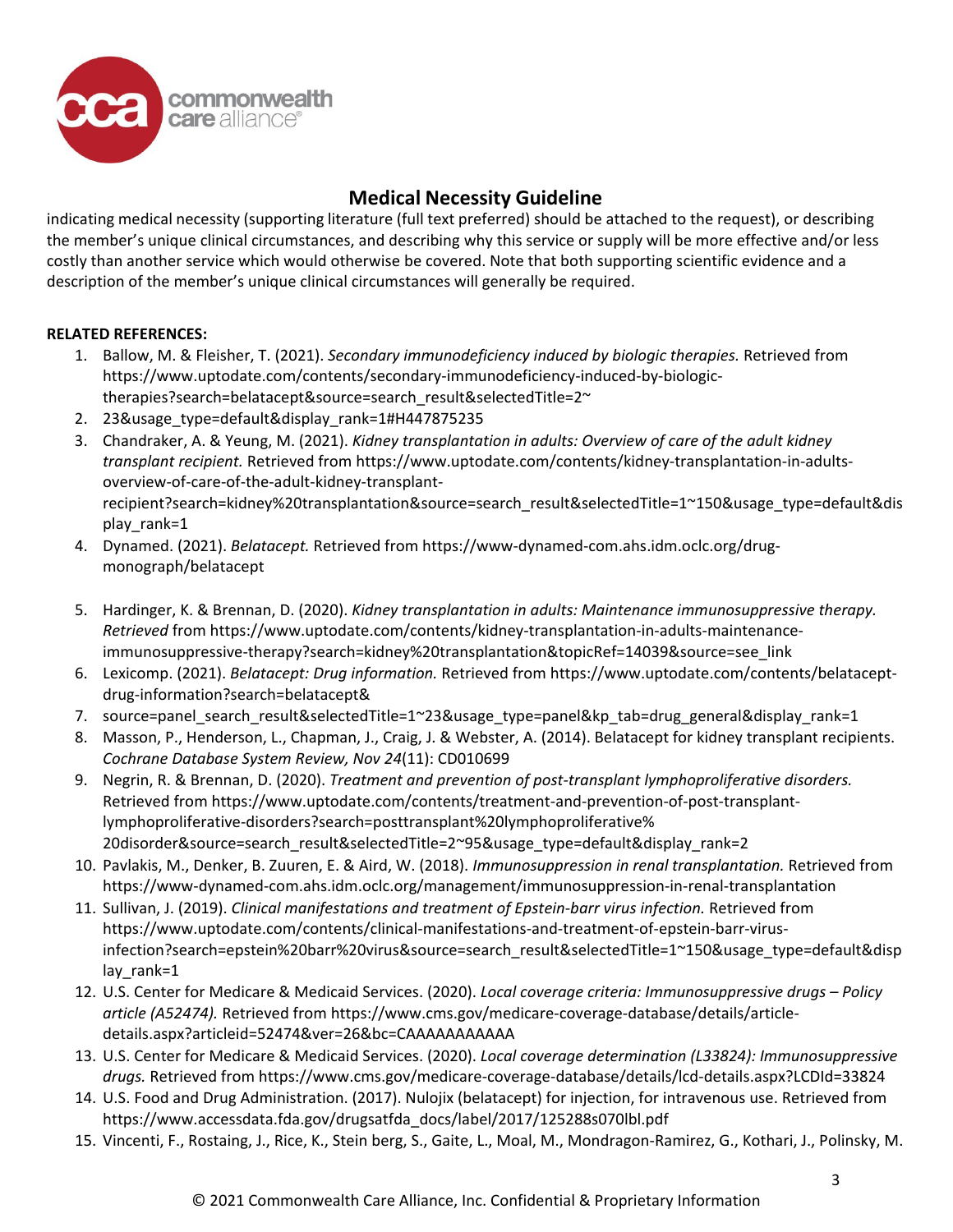

& Meier-Kriesche, H., Munier, S. & Larsen, C. (2016). Belatacept and long-term outcomes in kidney transplantation. *New England Journal of Medicine, 374*(4): 333-43.

### **ATTACHMENTS:**

| <b>EXHIBIT A:</b>  | CG-Trans-02 Kidney Transplantation |
|--------------------|------------------------------------|
| CG-Trans-02 Kidney |                                    |
| Transplantation    |                                    |

#### **REVISION LOG:**

| <b>REVISION</b> | <b>DESCRIPTION</b>                                                                                                                                                                                                                                                                                                                                                                                                                                                                                                                                                                                                                                                                                                                                                                                                                                                                                                                                                                                                                                                        |
|-----------------|---------------------------------------------------------------------------------------------------------------------------------------------------------------------------------------------------------------------------------------------------------------------------------------------------------------------------------------------------------------------------------------------------------------------------------------------------------------------------------------------------------------------------------------------------------------------------------------------------------------------------------------------------------------------------------------------------------------------------------------------------------------------------------------------------------------------------------------------------------------------------------------------------------------------------------------------------------------------------------------------------------------------------------------------------------------------------|
| <b>DATE</b>     |                                                                                                                                                                                                                                                                                                                                                                                                                                                                                                                                                                                                                                                                                                                                                                                                                                                                                                                                                                                                                                                                           |
| 5/11/2021       | Removed Belatacept (Nulojix) for the prophylaxis of lung transplant rejection, as it is                                                                                                                                                                                                                                                                                                                                                                                                                                                                                                                                                                                                                                                                                                                                                                                                                                                                                                                                                                                   |
|                 | considered experimental and investigational.                                                                                                                                                                                                                                                                                                                                                                                                                                                                                                                                                                                                                                                                                                                                                                                                                                                                                                                                                                                                                              |
| 5/3/2021        | Overview: added that belatacept is for immunosuppression to prevent kidney transplant<br>rejection, can be a part of the maintenance immunosuppression therapy regimen, and is<br>an alternative to calcineurin inhibitor. Definitions: provided more background<br>information for belatacept, and included more definitions (Epstein-Barr Virus,<br>maintenance immunosuppressive regimen, and post-transplant lymphoproliferative<br>disorder). Decision Guidelines: added that belatacept should be prescribed by or in<br>consultation with a transplant specialist, and should be used in combination with<br>basiliximab induction/mycophenolate mofetil/corticosteroid. Limitations/Exclusions:<br>added this section, and included that members serostatus must be known and positive,<br>and for transplant-related diagnoses. Paragraph about benefit coverage was included.<br>Authorization: format of how the codes are presented was changed (into a chart form).<br>Added the ICD-10 diagnosis code: T86.11 Kidney Transplant rejection. Added footer and |
| 3/26/2020       | page numbers.<br>KH staff reviewed and updated document                                                                                                                                                                                                                                                                                                                                                                                                                                                                                                                                                                                                                                                                                                                                                                                                                                                                                                                                                                                                                   |
|                 |                                                                                                                                                                                                                                                                                                                                                                                                                                                                                                                                                                                                                                                                                                                                                                                                                                                                                                                                                                                                                                                                           |